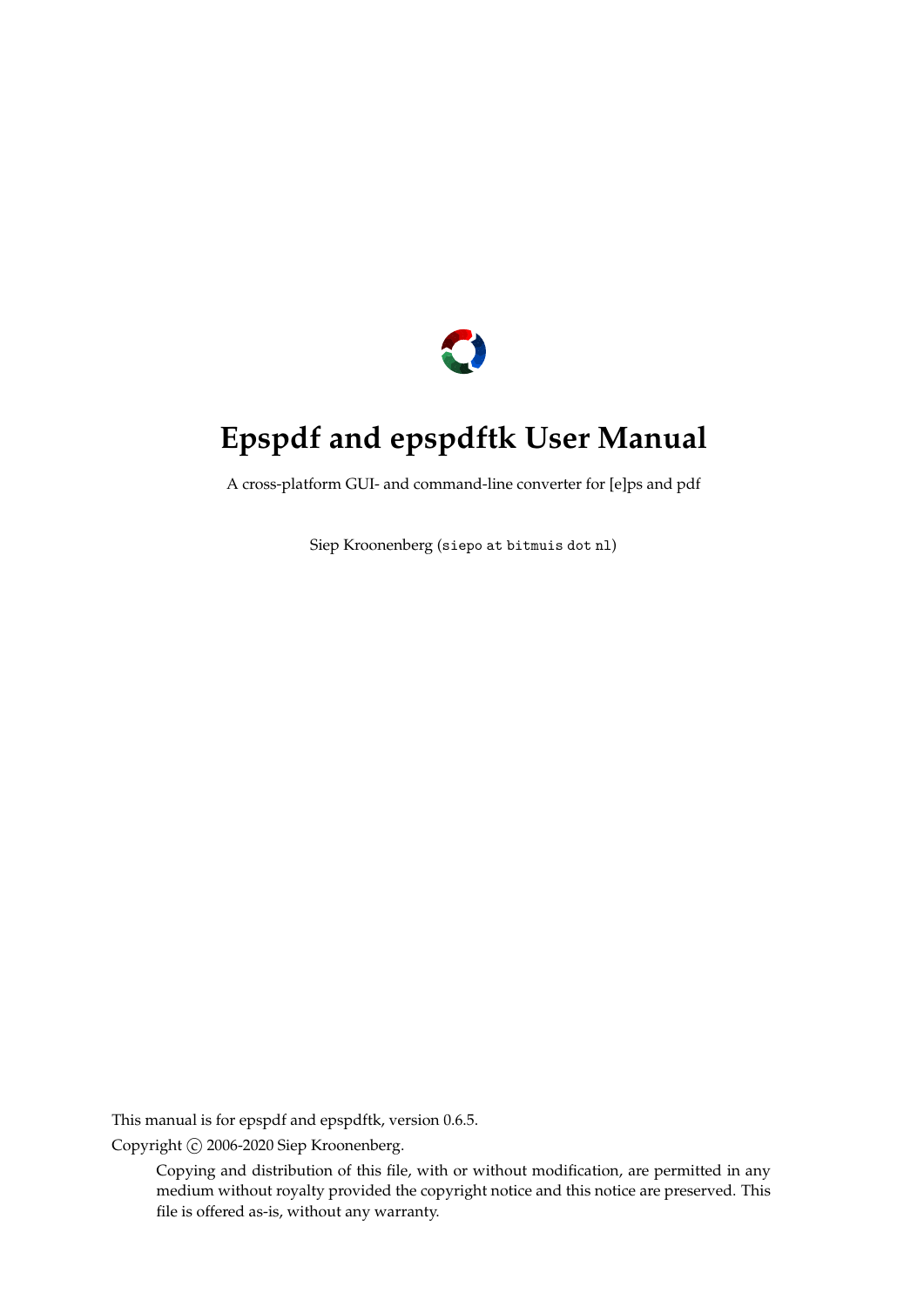# **Table of Contents**

| 1              |            |  |
|----------------|------------|--|
|                | 1.1        |  |
|                | 1.2        |  |
|                | 1.3        |  |
|                | 1.4        |  |
|                | 1.5        |  |
|                | 1.5.1      |  |
|                | 1.5.2      |  |
|                | 1.5.3      |  |
| $\overline{2}$ |            |  |
|                |            |  |
|                |            |  |
| 3              |            |  |
|                | 3.1        |  |
|                | 3.2        |  |
|                | 3.3        |  |
|                | 3.4        |  |
|                | 3.5        |  |
|                | 3.6        |  |
| 4              |            |  |
|                | 4.1        |  |
|                | 4.2        |  |
|                | 4.3        |  |
|                |            |  |
| 5              |            |  |
|                | 5.1        |  |
|                | 5.2        |  |
|                | 5.3        |  |
|                | 5.4        |  |
|                | 5.5        |  |
|                | 5.6        |  |
|                | 5.7<br>5.8 |  |
|                | 5.9        |  |
|                |            |  |
|                |            |  |
|                |            |  |
|                | Appendix B |  |
|                | B.1        |  |
|                | B.2        |  |
|                | B.3        |  |
|                | B.4        |  |
|                | B.5        |  |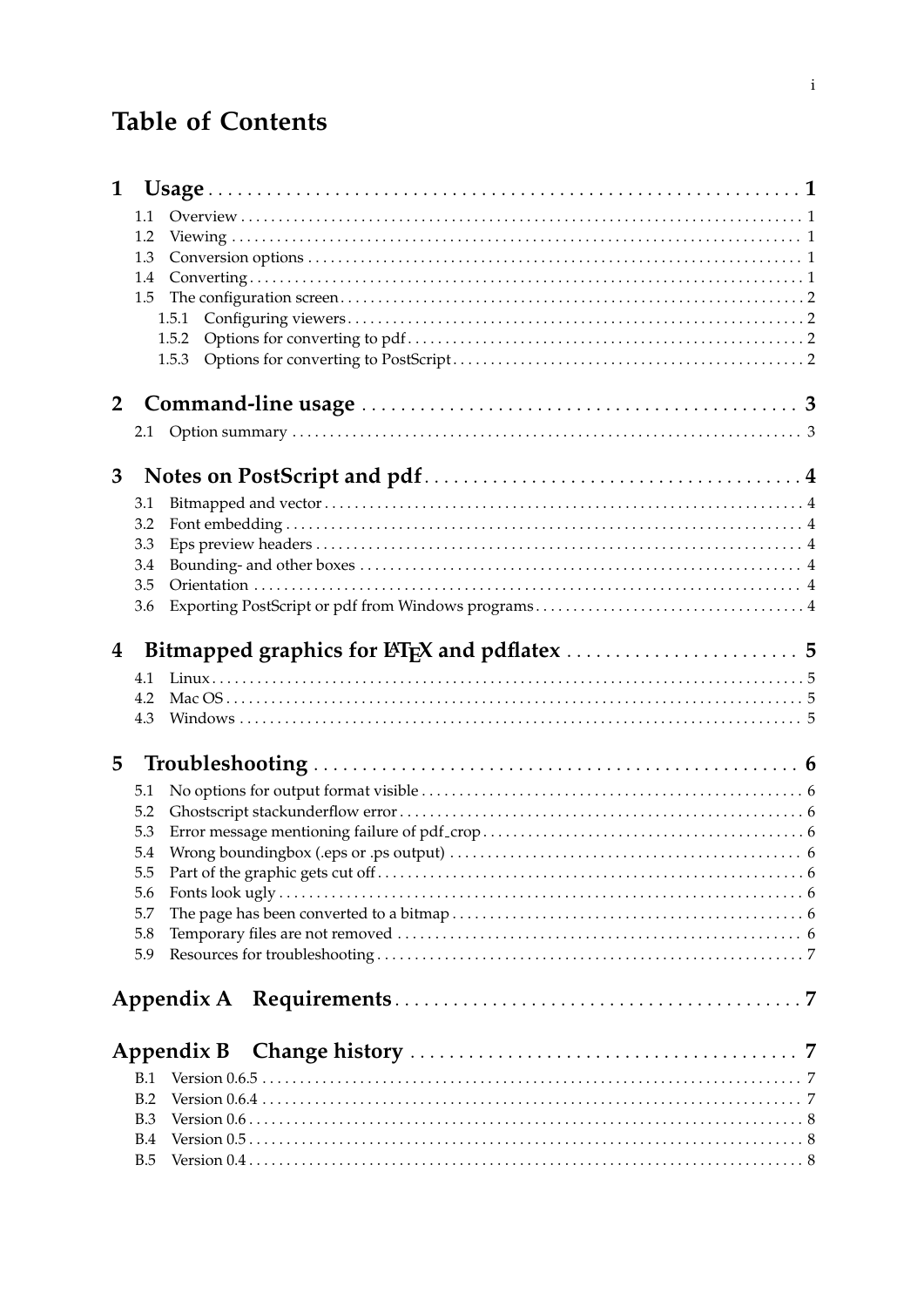# <span id="page-2-0"></span>**1 Usage**

# **1.1 Overview**

Epspdftk is a GUI program that converts files between eps, pdf and general PostScript in any direction. It lets you interactively select a file, set conversion options, and save in the same of another format. A configuration screen offers some additional conversion options.

| $\times$                               | <b>PostScript- and pdf conversions</b>          |
|----------------------------------------|-------------------------------------------------|
| PostScript- and pdf conversions        | ٧n                                              |
| П                                      | $\Box$                                          |
| Help                                   | Show log                                        |
| Configure                              | Configure                                       |
| Show log                               | Help                                            |
| Directory                              | Directory                                       |
| X:/epspdf/quicktest                    | /home/siepo/epspdf/quicktest                    |
| File                                   | File                                            |
| peng_atend.eps                         | cabbage.eps                                     |
| Type                                   | epsPreview                                      |
| eps                                    | Type                                            |
| Pages                                  | Pages                                           |
| Output format                          | Grayscaling                                     |
| Grayscaling                            | Output format                                   |
| ● No color conversion                  | ◆ No color conversion                           |
| $\odot$ pdf                            | $\bullet$ pdf                                   |
| ○ Grayscale                            | ◇ Grayscale                                     |
| $\bigcirc$ eps                         | $\Diamond$ eps                                  |
| $\bigcirc$ ps                          | $\Diamond$ ps                                   |
| Compute tight boundingbox              | Compute tight boundingbox                       |
|                                        | $\Diamond$ Convert all pages $\Diamond$ Page: 1 |
| $\sqrt{\phantom{a}}$ Remove temp files | $\blacksquare$ Remove temp files                |
| Convert and save                       | Convert and save                                |
| <b>View</b>                            | View                                            |
| Done                                   | Done                                            |
| Open                                   | Open                                            |
| Idle                                   | Idle                                            |

## **1.2 Viewing**

The View button at the bottom of the screen invokes an external viewer.

*Windows and Mac OS:* Epspdftk simply tries to use the default Open command.

Under Linux the PostScript- and pdf viewers are configurable; see [Section 1.5 \[The configuration screen\],](#page-3-0) [page 2.](#page-3-0)

The View button is grayed if epspdf thinks that there is no previewer for the current file.

## **1.3 Conversion options**

- Grayscaling
- Compute tight boundingbox. This option is only available if a single page is converted.
- Page selection. The only possibilities are selecting a single page or selecting all pages. Converting to eps implies selecting a single page.

*Note.* For general PostScript files, there is no quick way to determine the number of pages, so the program may not check beforehand whether you picked an existing page. If you don't like that, convert the entire document to pdf first – which will be done behind the scenes anyway.

Specifying options such as grayscaling or page selection may require a multistep conversion.

# **1.4 Converting**

The Convert and save. . . button calls up a file save dialog. After a successful conversion, the result becomes the new current file, so you can judge the result by pressing the View button again – if epspdftk thinks that there is a suitable viewer.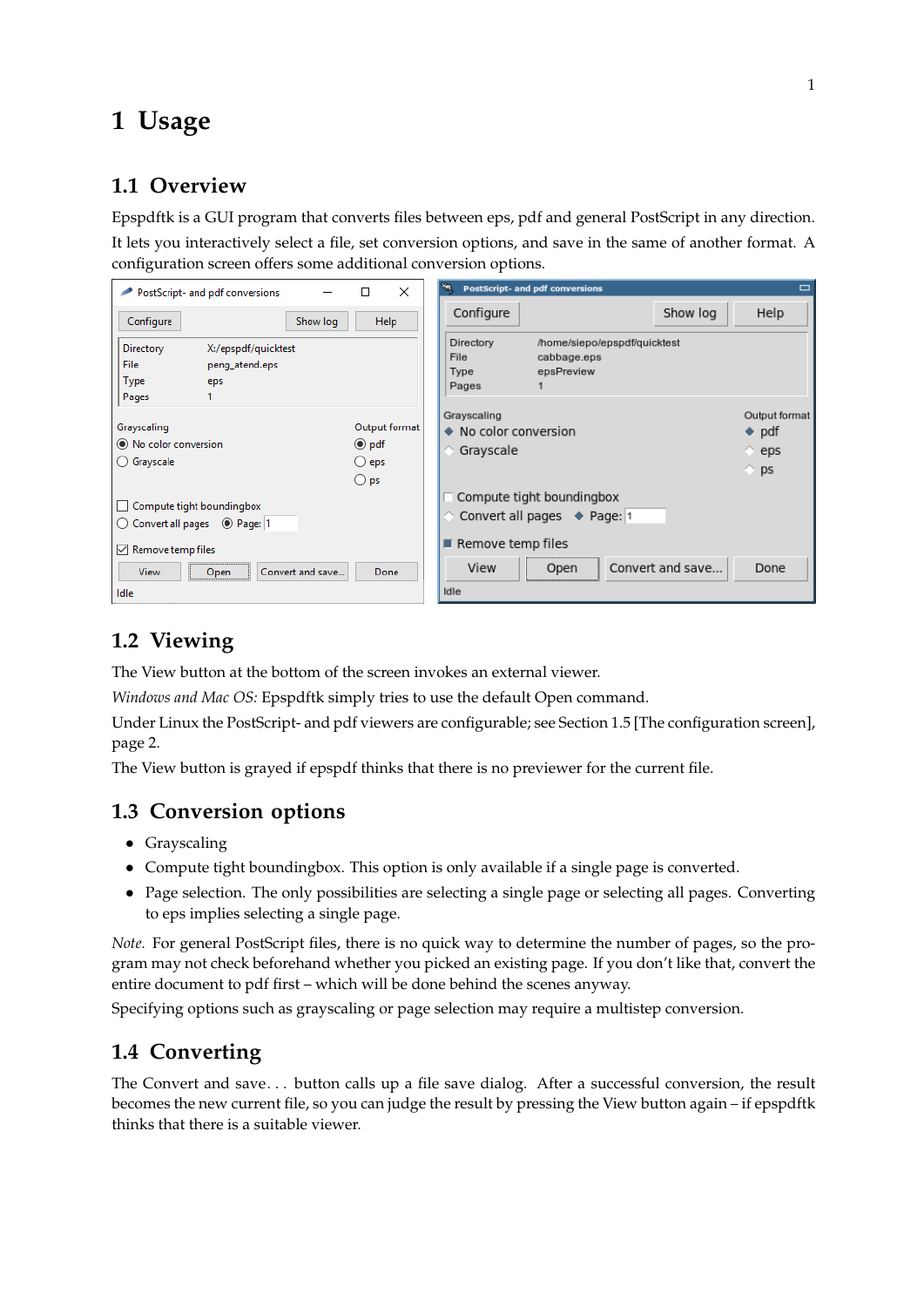# <span id="page-3-0"></span>**1.5 The configuration screen**



Epspdftk also has a configuration screen. The settings here are preserved between sessions.

#### **1.5.1 Configuring viewers**

Under Unix, the preferred PostScript- and pdf viewers can be configured in this screen. Epspdf looks for a number of PostScript- and pdf viewers, from which you can select one, but you can also enter one manually.

Some viewers require a plugin for eps and PostScript. The GUI does not check whether such a plugin is actually installed.

For Windows and Mac OS there is no such configuration option. Epspdf will use the program associated with the file type, which can be configured outside epspdf.

#### **1.5.2 Options for converting to pdf**

Double-check the setting "Target use" under "Conversion to pdf". "prepress" is for pdfs which are going to be printed commercially. The options prepress, printer and default will try to embed all fonts. Often, printshops insist on this.

On the other hand, you may prefer "screen" if file size is a concern. See also the Ghostscript documentation, in particular Use.htm and VectorDevices.htm.

Specifying anything other than "default" may cause an additional conversion step and possibly also loss of high-level structure.

As to pdf versions: this is a trade-off between more features for higher versions and better compatibility for lower versions. Versions below 1.4 do not support transparency. Converting a page or graphic with transparencies to version 1.3 will probably result in the whole page or graphic getting rasterized. For prepress use, consult your printshop or publisher. Otherwise leave the pdf version at "default".

#### **1.5.3 Options for converting to PostScript**

For conversion to plain or Encapsulated PostScript, pdftops sometimes does a better job of preserving fonts than Ghostscript. Under Windows, current versions of both MiKTeX and TeX Live include pdftops. Still, you may opt *not* to use pdftops even if it is available, in which case Ghostscript will be used instead.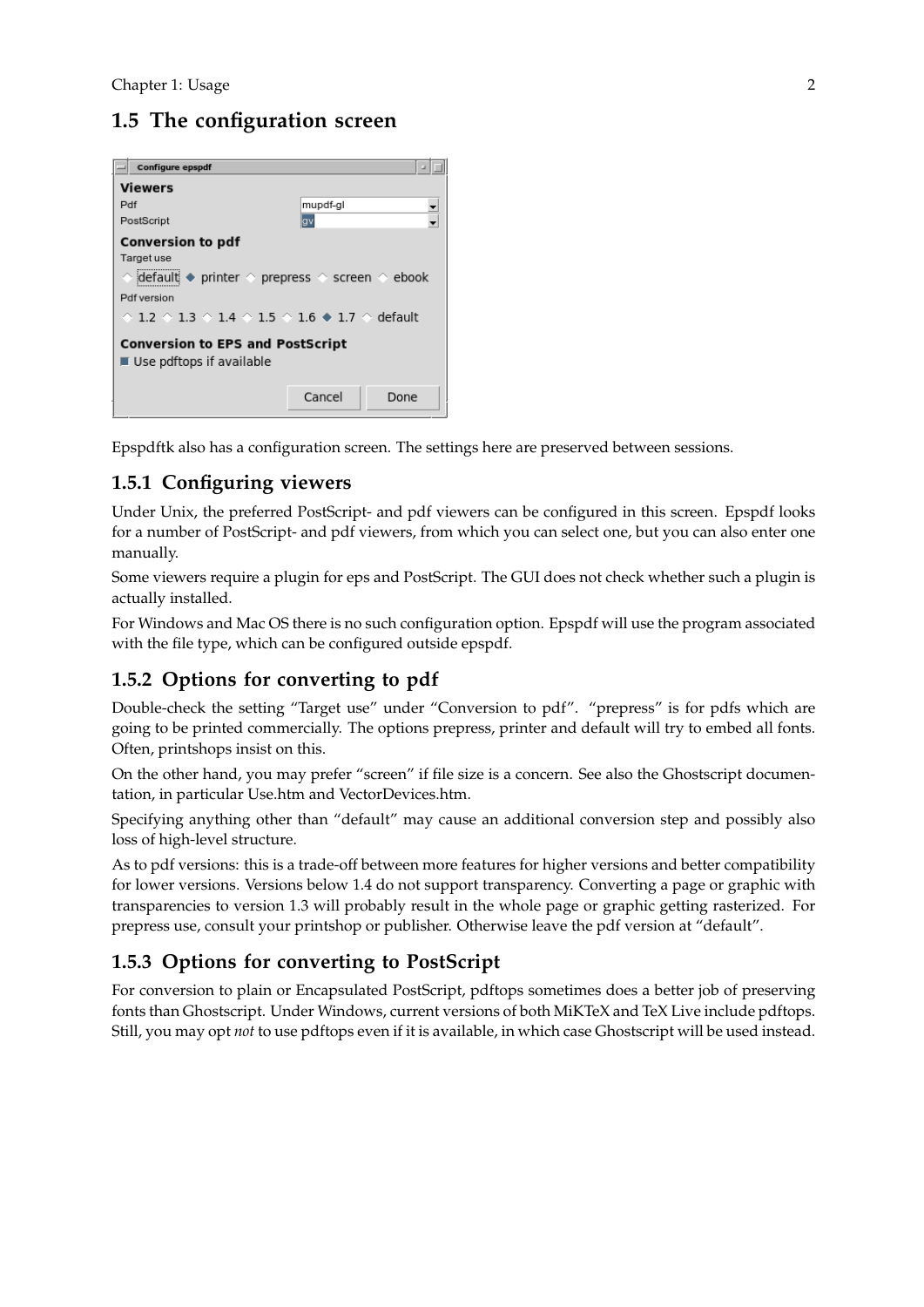# <span id="page-4-0"></span>**2 Command-line usage**

epspdf.tlu is the backend of epspdftk, but it can also be used standalone. It shares configuration settings with epspdftk.tcl.

The first parameter of the epspdftk GUI program is interpreted as startup directory for the file browser. Epspdf itself has a more elaborate command-line interface.

Below, we assume that there is a suitable wrapper or symlink for epspdf on your searchpath. This is the case if you installed epspdf as a TeX Live- or MiKTeX package.

```
Basic usage of epspdf itself:
```

```
epspdf [options] infile [outfile]
```
#### **2.1 Option summary**

Typing epspdf --help gives you the following summary:

```
$ epspdf --help
Epspdf version 0.6.4
Copyright (c) 2006-2019 Siep Kroonenberg
Convert between [e]ps and pdf formats
Usage: epspdf[.tlu] [options] infile [outfile]
Default for outfile is file.pdf if infile is file.eps or file.ps
Default for outfile is file.eps if infile is file.pdf
-p, --page, --pagenumber PNUM
           Page number; must be a positive integer
-g, --grey, --gray, -G, --GREY, --GRAY
           Convert to grayscale
-b, --bbox, --BoundingBox
           Compute tight boundingbox
-T, --target TARGET
           One of screen, ebook, printer, prepress or default
-N, --pdfversion VERSION
           One of 1.2, 1.3, 1.4, 1.5, 1.6, 1.7 or default
-U Use pdftops if available
-I Reverses the above
-s, --save Save some settings to configuration file
-i, --info Info: display detected filetype and exit
-d Debug: do not remove temp files
-v, --version
           Display version info and exit
-h, --help Display this help message and exit
```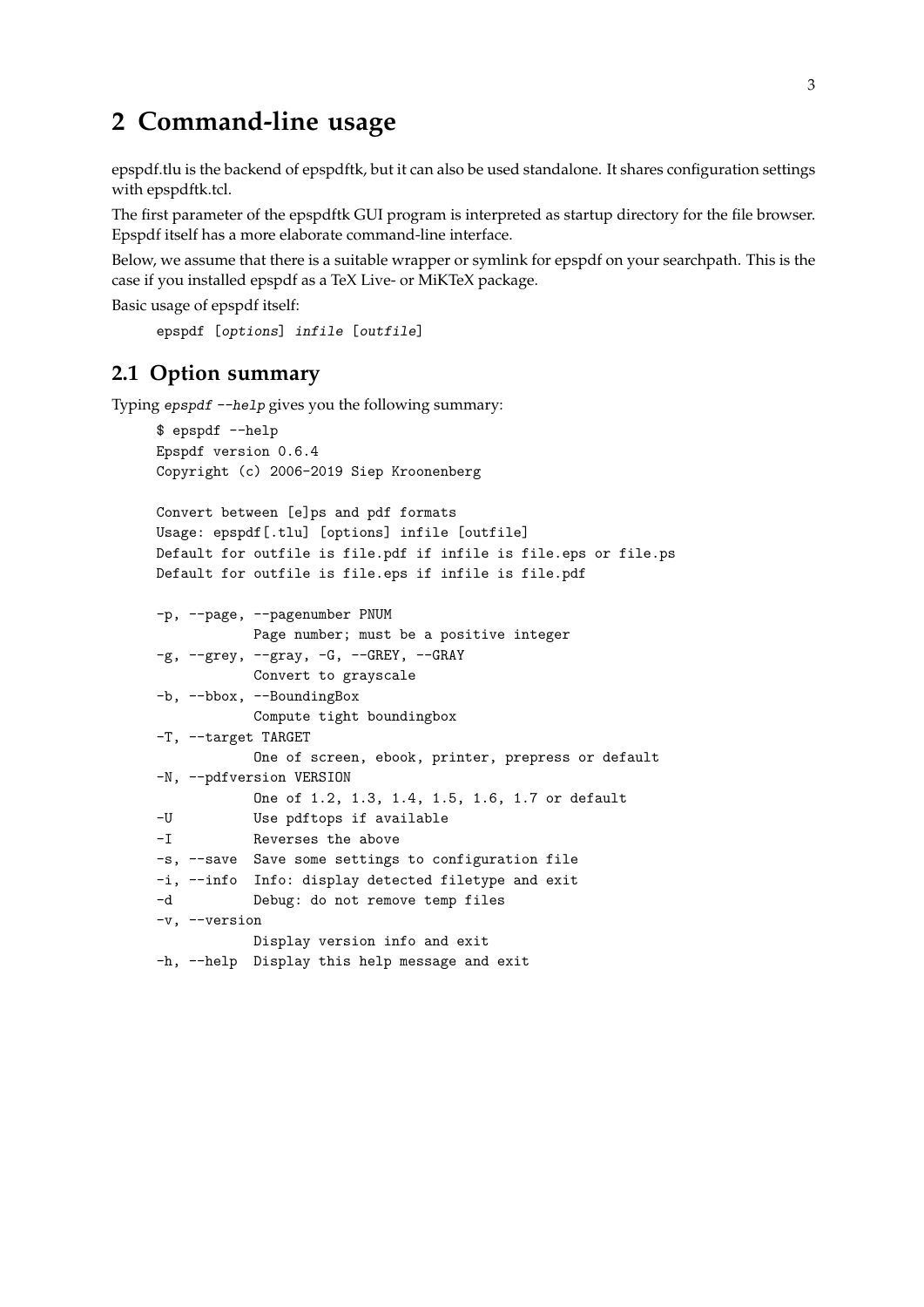# <span id="page-5-0"></span>**3 Notes on PostScript and pdf**

#### **3.1 Bitmapped and vector**

Pictures can be described either in terms of pixels, or more abstractly, in terms of geometric shapes, fonts and text.

Bitmapped or pixel-based graphics are appropriate for photographs and screenshots, but less so for diagrams and spreadsheet-generated graphics.

A file in PostScript- or pdf format can contain both types of graphic data.

Vector graphics can be freely scaled without losing sharpness or becoming pixellated. If bitmapped graphics are enlarged too much, individual pixels become apparent. With low-resolution bitmaps this happens sooner than with high-resolution bitmaps, but high-resolution bitmaps have (much) larger file sizes, and take longer to process.

So avoid converting vector to bitmap. However, converting from bitmap to vector is also best avoided, since it is very hard to do well.

Epspdf usually avoids conversion from vector to bitmap and never converts the other way. With the screen- and ebook "Target use" option, included bitmaps tend to be downsampled, i.e. reduced to a lower resolution.

#### **3.2 Font embedding**

When converting to pdf, Ghostscript handles font embedding differently depending on the "Target use" option. According to the Ghostscript documentation, it embeds all fonts without exception for all targets except "screen", for which standard fonts such as Times may be omitted.

#### **3.3 Eps preview headers**

Preview headers are quietly stripped from eps files. These preview headers are used by e.g. desktoppublishing software to represent eps files on screen without having to interpret the PostScript code itself. Epspdf has no option to preserve or add them.

#### **3.4 Bounding- and other boxes**

A PostScript file may have a page size and a boundingbox defined. A pdf file may have a mediabox, a trimbox and various other boxes. Ghostscript by itself normally converts the PostScript page – which is anchored at  $(0,0)$  – to the pdf mediabox.

Conversion to pdf usually translates the bottom-left corner to the (0,0) origin and sets the . . . box to the size of the graphic. Anything outside the . . . box should be cut off.

#### **3.5 Orientation**

Ghostscript may not be able to determine the right orientation of a PostScript- or pdf file. This may result in part of a graphic being cut off after conversion or even everything falling outside the page / mediabox / boundingbox.

#### **3.6 Exporting PostScript or pdf from Windows programs**

Microsoft Office 2010 can now export to pdf, either the entire document or a selection. This removes a major headache for Windows users. Windows 10 also includes a pdf printer.

As a last resort on earlier Windows versions, you can "print" to a PostScript file. From some programs, you can print a selection. A suitable driver which comes with Windows is Generic / MS Publisher Color Printer. Pay attention to the printer properties: choose "Outline" for font downloading and avoid the "Optimize for speed" setting for PostScript Output Option. In my tests, "Encapsulated PostScript" did not look very promising either. Try e.g. "Archive" instead. These options can be found under the Advanced button.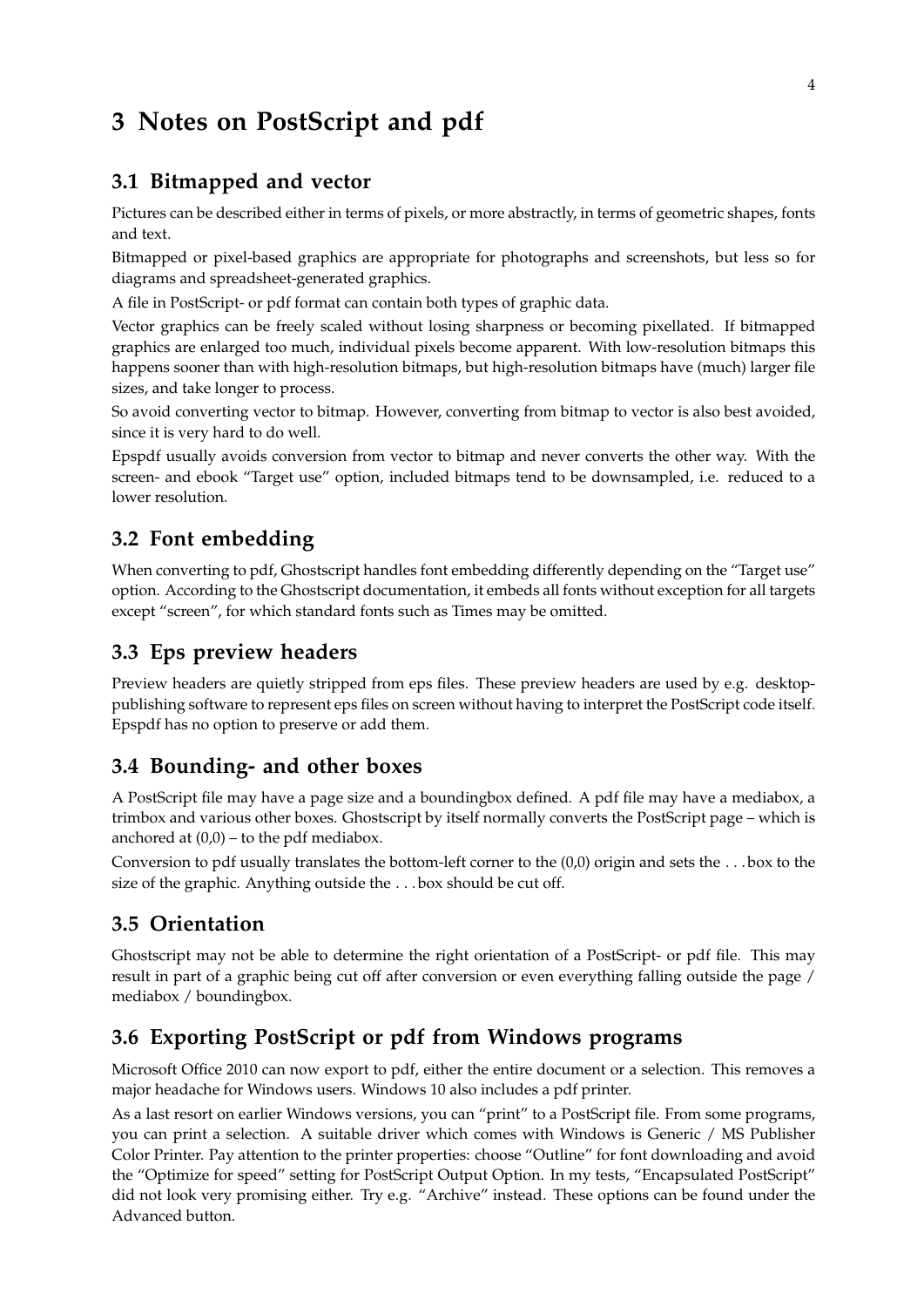# <span id="page-6-0"></span>4 Bitmapped graphics for **LIFX** and pdflatex

pdflatex can use graphics in .png format (best for screenshots) and .jpg format (best for photographs) directly. However, for LATEX you are stuck with .eps format. Tips for converting to .eps:

#### **4.1 Linux**

*sam2p* This command-line bitmap-to-PostScript/pdf conversion utility is available from [http://](http://code.google.com/p/sam2p/) [code.google.com/p/sam2p/](http://code.google.com/p/sam2p/) and may already be packaged for your distribution. It produces very small files: 'sam2p image.png image.eps'

*ImageMagick/convert*

convert from the ImageMagick package is a command-line utility: 'convert image.png image.eps'

*The GIMP* This is the premier open source image editing program. It is often pre-installed on Linux, and is also available for other platforms. The GIMP can save in eps- and pdf format.

#### **4.2 Mac OS**

Mac OS's built-in Preview application can read most bitmapped formats and save them as pdf or Post-Script. In fact, in many cases it is an excellent alternative to epspdf.

#### **4.3 Windows**

I know of no built-in facility for converting bitmaps to eps or pdf, apart from "printing" to PostScript or pdf. However, many image editors can convert to eps or pdf. A couple of command-line utilities:

sam2p image.png image.eps

or

bmeps -c image.png image.eps

sam2p is distributed with TeX Live (Windows only), bmeps both with TeX Live and with MikTeX. Without the -c option, bmeps produces a grayscale image. It produces larger files than sam2p.

With TeX Live, you can convert to eps by right-clicking an image in Windows Explorer and "open" with *bitmap2eps*, which uses sam2p or bmeps in the background.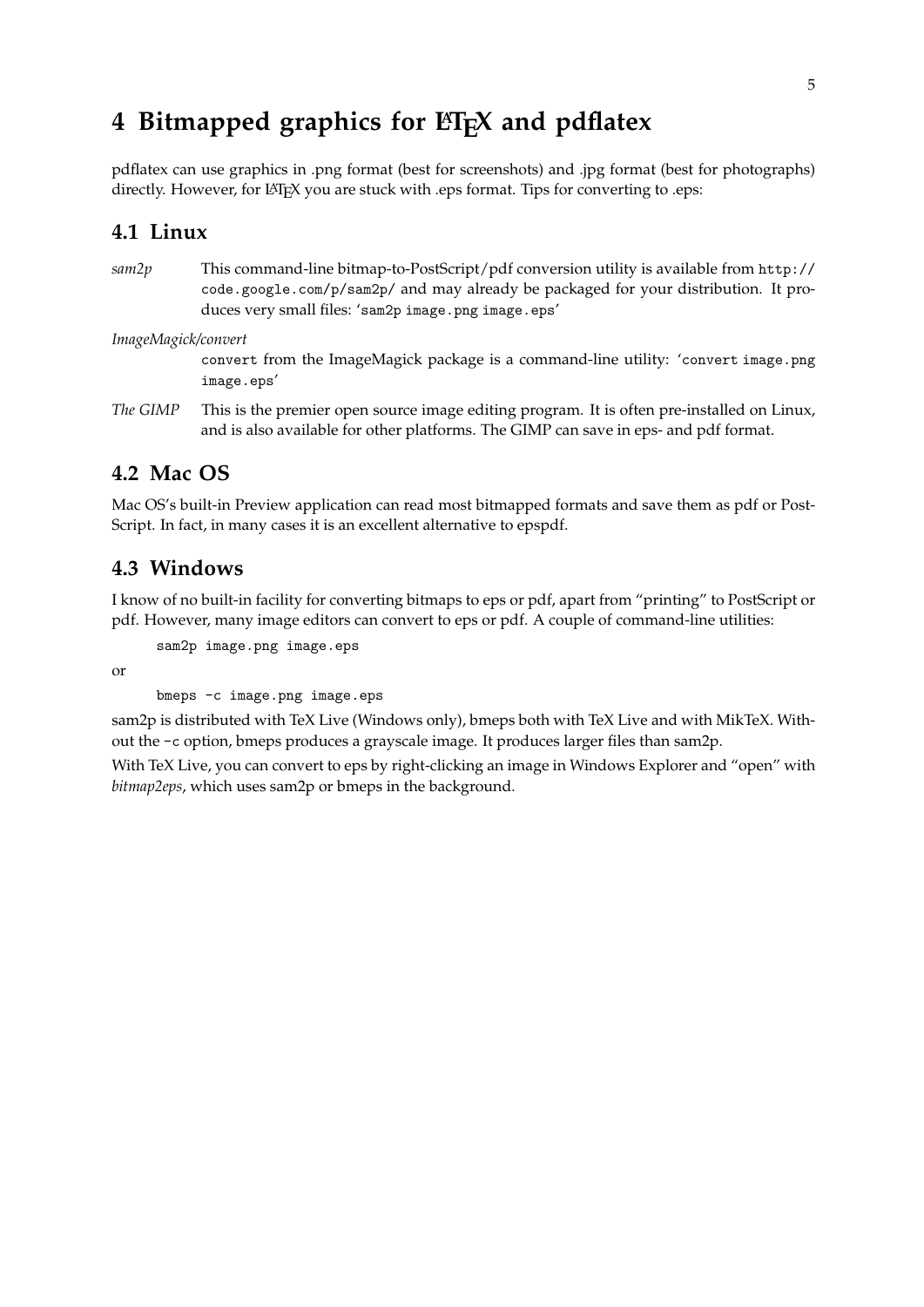# <span id="page-7-0"></span>**5 Troubleshooting**

#### **5.1 No options for output format visible**

Widen the window, to make the output format radio buttons visible.

### **5.2 Ghostscript stackunderflow error**

Some Ghostscript versions, *e.g.* 9.10, have an error in color handling when converting to pdf: selecting "printer" as target may lead to an error stackunderflow in .setdistillerparams. If you run into this, use the "default" or "prepress" target instead.

#### **5.3 Error message mentioning failure of pdf crop**

Problably, the luatex format has not been generated. Fix this with TeX Live Manager or with the MiKTeX Console.

### **5.4 Wrong boundingbox (.eps or .ps output)**

This may be a bug in pdftops. Do not use pdftops (epspdftk: see configuration screen; command-line epspdf: use the "-I" option)

### **5.5 Part of the graphic gets cut off**

If the PostScript file was generated with the old Windows PostScript driver, experiment with the Post-Script Output option. Don't choose Optimize for Speed.

## **5.6 Fonts look ugly**

If Ghostscript has to do the conversion from pdf to ps then text may not remain text, but may be replaced by bitmaps. Newer Ghostscript versions tend to do better in this respect than older ones, but as to preserving fonts, the pdftops utility may still handle more cases. It is part of the xpdf suite and of the Poppler utilities.

## **5.7 The page has been converted to a bitmap**

The usual cause is that the page contains features such as transparency which are not supported by the target format.

Otherwise, set pdf target use and target version both to "default" to avoid unnecessary conversions: -T default -N default

#### **5.8 Temporary files are not removed**

- Command-line: make sure that you did not specify the option -d.
- Epspdftk GUI: make sure that 'Remove temp files' is checked.
- Windows: this platform is notorious for excessive file locking. I already inserted a Windowsspecific delay before attempting to delete the temporary files, but this is not always enough. However, you should have no trouble removing temporary files manually.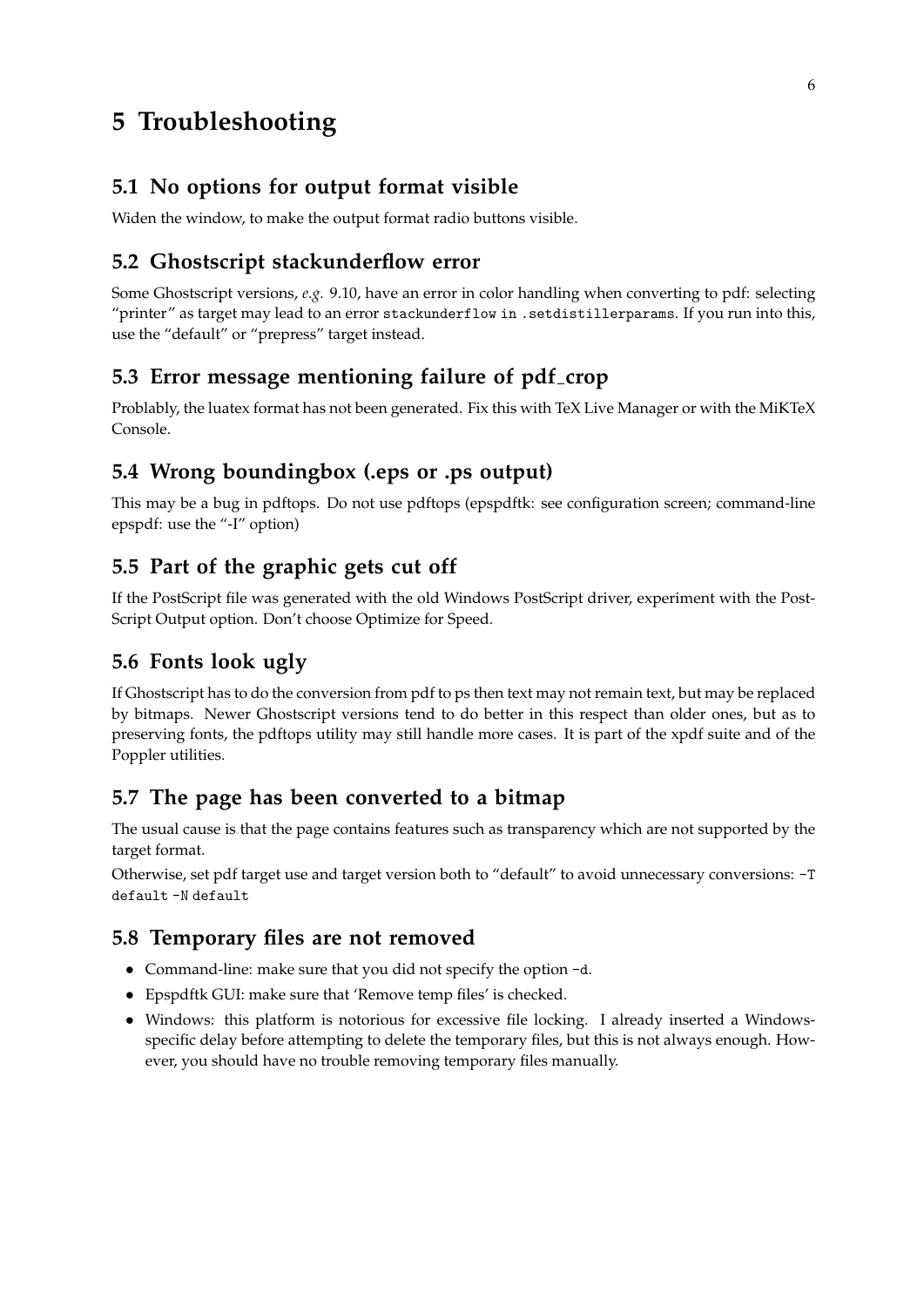#### <span id="page-8-0"></span>**5.9 Resources for troubleshooting**

*Logfile.* The GUI has a button for viewing log output. This same output is also written to a file epspdf.log. For Linux/Unix/Mac Mac OS this is in a subdirectory .epspdf of your home directory; for Windows it is in a subdirectory epspdf of %APPDATA%. This APPDATA directory may be c: \Users\your user name\AppData\Roaming. Type

echo %APPDATA%

in a Command Prompt window to find out which.

The logfile lists all epspdf calls and all Ghostscript- and pdftops calls plus error information.

*Temporary files.* The temporary files may give clues as well. Uncheck the button "Remove temp files", or for the command-line version, give a -d parameter to keep the temporary files. Check the log(file) as to which temporary files have been created.

*Ghostscript- and pdftops documentation.* For Ghostscript, the most important files are VectorDevices.htm and Use.htm. For pdftops, type pdftops -h. For Unix, there is also a man page, and for Windows there is a file pdftops.txt in the distribution zip. TeX Live includes the man page in pdf format: pdftops.pdf.

# **Appendix A Requirements**

Epspdftk consists of a GUI front end and a command-line back end.

The command-line component, which can be used separately from the front end, requires ghostscript and a not too old T<sub>E</sub>X installation with luatex. It may further benefit from the presence of pdftops. MiKTeX and TeX Live for Windows meet these requirements out of the box.

The front end requires a Tcl/Tk installation, or at least a tclkit runtime. TeX Live for Windows contains such a tclkit since late 2018, and epspdftk as a TeX Live package will make use of it. The minimum version is 8.5.

For Windows there is an alternate epspdf-setup package on CTAN with an embedded Tcl/Tk runtime and a regular Windows installer, which also creates a menu shortcut and an uninstaller.

# **Appendix B Change history**

#### **B.1 Version 0.6.5**

Epspdf: Compatibility change for ghostscript 9.50 and later.

Epspdftk: improvements to viewer selection; does not impact Windows or MacOS.

A few updates to the manual, mostly for the troubleshooting section.

#### **B.2 Version 0.6.4**

Compatibility changes for luatex 1.9 and later.

The location of pdftops is no longer configurable; it is only searched for on the searchpath.

Some corner cases should be handled more successfully.

The GUI now requires Tcl/Tk version 8.5 or higher. On Windows, epspdf.tlu is now invoked via a batchfile. This should prevent black console windows popping up.